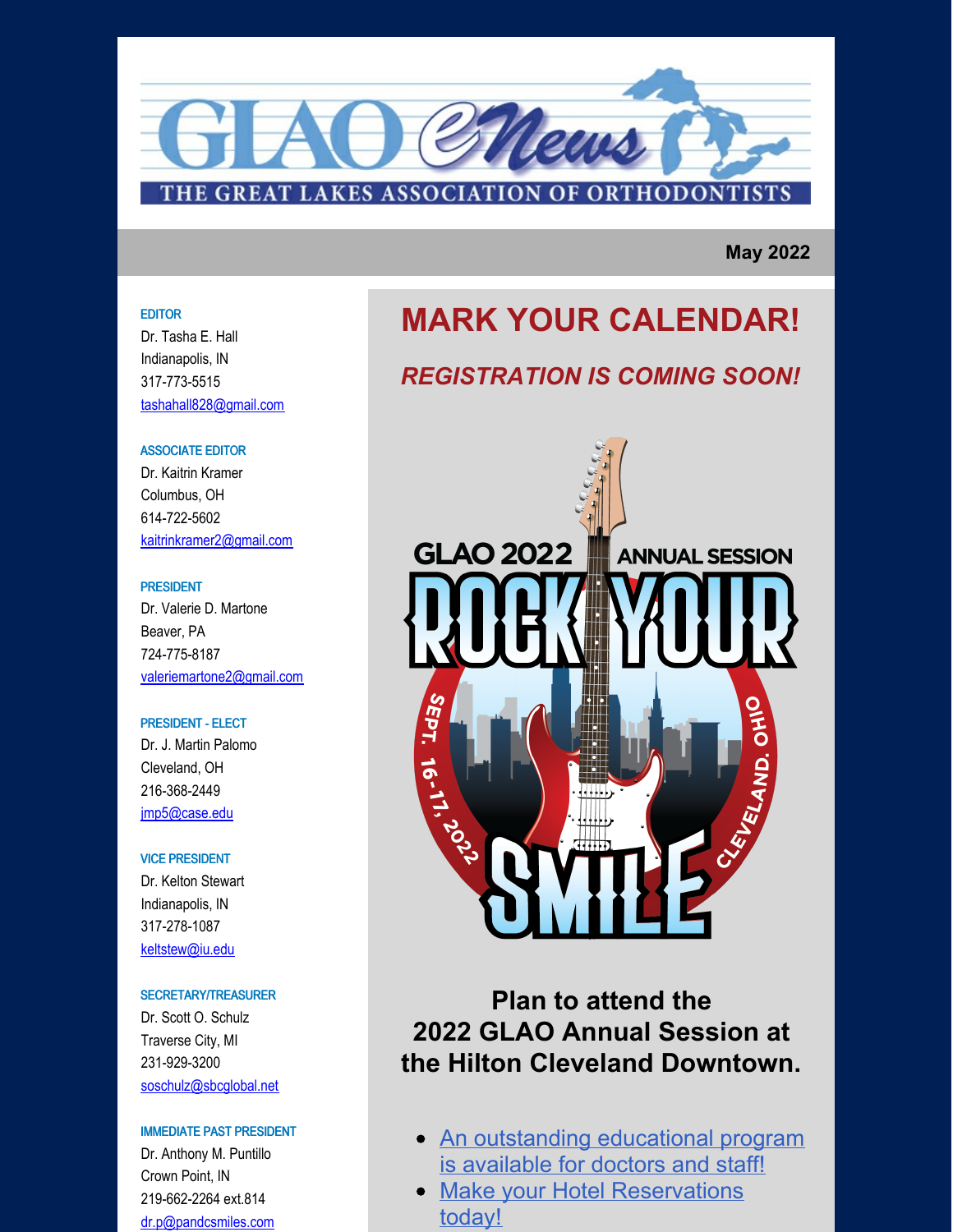#### EXECUTIVE DIRECTOR

Debbie Nunner, CAE Worthington, OH 877-274-6420 [Debbie@AssnOffices.com](http://Debbie@assnoffices.com)



### **Component Updates**

#### INDIANA

Dr. Lana Helms [lrhelms@sbcglobal.net](mailto:lrhelms@sbcglobal.net) [REPORT](https://www.glao.org/common/pages/UserFile.aspx?fileId=1332421) (as of 05-13-22)

#### **MICHIGAN**

Dr. Fatima Ahmed [ahmedfa@umich.edu](mailto:ahmedfa@umich.edu) [REPORT](https://www.glao.org/common/pages/UserFile.aspx?fileId=1332524) (as of 05-17-22)

#### **ONTARIO**

Dr. Drew Smith [drdrew@smithorthodontics.ca](mailto:drdrew@smithorthodontics.ca) [REPORT](https://www.glao.org/common/pages/UserFile.aspx?fileId=1332122) (as of 05-10-22)

#### OHIO

Dr. Thomas [Robinson](https://app.constantcontact.com/pages/campaigns/email#) [trobinson74@woh.rr.com](mailto:trobinson74@woh.rr.com) [REPORT](https://www.glao.org/common/pages/UserFile.aspx?fileId=1325181) (as of 02-17-22)

#### **PENNSYLVANIA**

Dr. Marian Wolford [drmarianwolford@yahoo.com](mailto:drmarianwolford@yahoo.com) [REPORT](https://www.glao.org/common/pages/UserFile.aspx?fileId=1324998) (as of 02-17-22)



**Member Publication American Association** of Dental Editors

• Registration coming soon!

## *[LEARN](https://www.glao.org/meetings-education/2022-annual-session) MORE*

# **President's Report**



Dr. Valerie Martone [valeriemartone2@gmail.com](mailto:valeriemartone2@gmail.com)

Greetings to all GLAO members.

Now is the time to start planning to attend the GLAO Annual Meeting taking place in Cleveland this September and "Rock Your Smile." The GLAO Annual Session planning committee has planned for a diverse group of speakers who will appeal to both doctors and staff with 10 hours of continuing education on Friday and Saturday. The Residents' Forum has been a great success and will be held again this year. Let's try to have all of the GLAO residents attend, learn and be inspired by GLAO members.

Call a friend of yours and ask them to come to the meeting and reconnect with one another. Have fun at the Rock and Roll Hall of Fame party. Get your staff involved in planning the trip to Cleveland so they have something to look forward to over the next months. Pick a Rock and Roll Theme song for the office trip. Create your office band name and get everyone t-shirts. Staff retention is so important now so use this meeting to create fun for the office and to show appreciation for staff members. Your staff thinks you all deserve some fun.

September 16-17, 2022 is the time to RockYour Smile. I am looking forward to seeing you in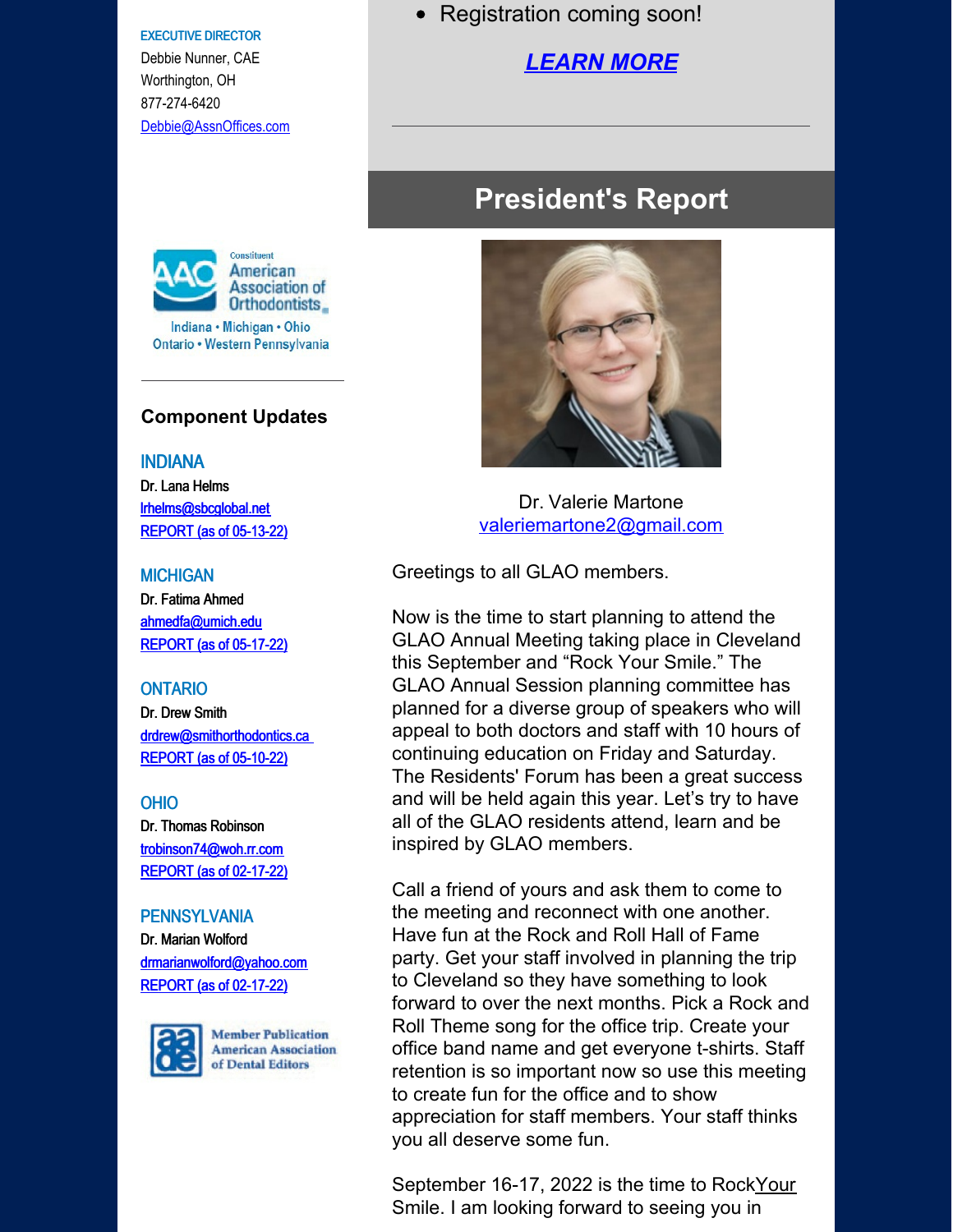Cleveland!

# **AAO Trustee Report**

## **Our Members Come First: Addressing Staff Shortages**

When I have an opportunity to watch TV or listen to a podcast, I often see advertisements for mailorder aligners. Of course, this is concerning because we wish the public was better informed about the risk that they are taking by enrolling in unsupervised aligner treatment. However, what is at the forefront in our members minds is the national crisis of staff shortages. The AAO is soon to deliver an initiative to help our members with this problem with a focus on expansion of the candidate pool and member resources.



Dr. Michael W. Sherman [msherman@aaortho.org](mailto:msherman@aaortho.org)

The strategic initiative to build awareness of orthodontic staff careers to expand the candidate pool with be a two-pronged approach. The first "prong" will be the implementation of targeted, national campaigns to build awareness and interest in orthodontic staff careers among high school and junior college students and counselors using the following strategies.

**[Click](https://www.glao.org/common/pages/UserFile.aspx?fileId=1333061) Here** to read more.

*Join your GLAO colleagues for a COFFEE CHAT Saturday, June 4th, 8:00-9:00 am ET*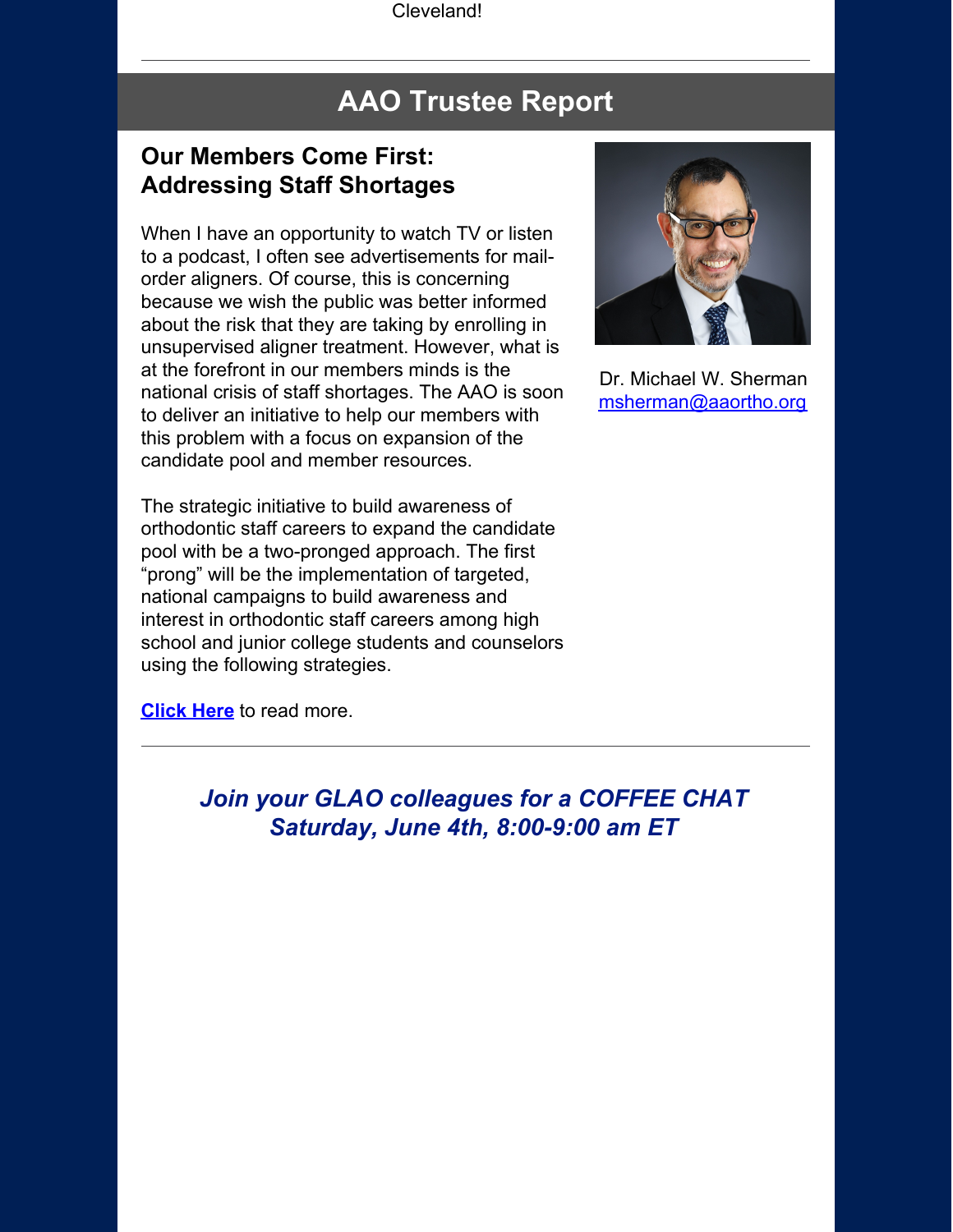

Virtual Coffee Chats provide an opportunity for informal discussion and interactions with GLAO leaders and colleagues. The topic for this Coffee Chat will be **2022 AAO House of Delegates outcomes** and **AAO Consumer Awareness Program (CAP) updates**. GLAO Delegation Chair, Dr. Aron Dellinger and GLAO Council on Communications (COC) Representative, Dr. Jashleen Bedi, will provide updates and facilitate the discussions.

The GLAO is eager to share information and listen to members about issues that are important to you and how the GLAO and AAO can best serve its members.

Sign up today to receive your Zoom link and add it to your calendar.

**SIGN UP [HERE](https://us02web.zoom.us/meeting/register/tZUsde6hqzwuE9F46w9TsbGTg1I3WgnrVb-f)**

# **Member News**

## **THANK YOU FOR YOUR LEADERSHIP!**

**Dr. Phillip Beckwith** (OH) renewed his term as the GLAO Director to the AAO PAC.

**Dr. Jashleen Bedi** (MI) was elected to serve as the GLAO Representative to the AAO Council on Communications (COC). Thank you to **Dr. Aron Dellinger** (IN) for his years of service in this position.

**Dr. Lana Helms** (IN) was elected to serve as the GLAO Representative to the AAO Council on Orthodontic Practice (COOP). Thank you to **Dr. Scott Schulz** (MI) for his many years of service in this position.

**Dr. Kaitrin Kramer** (OH) was appointed to serve as the GLAO Associate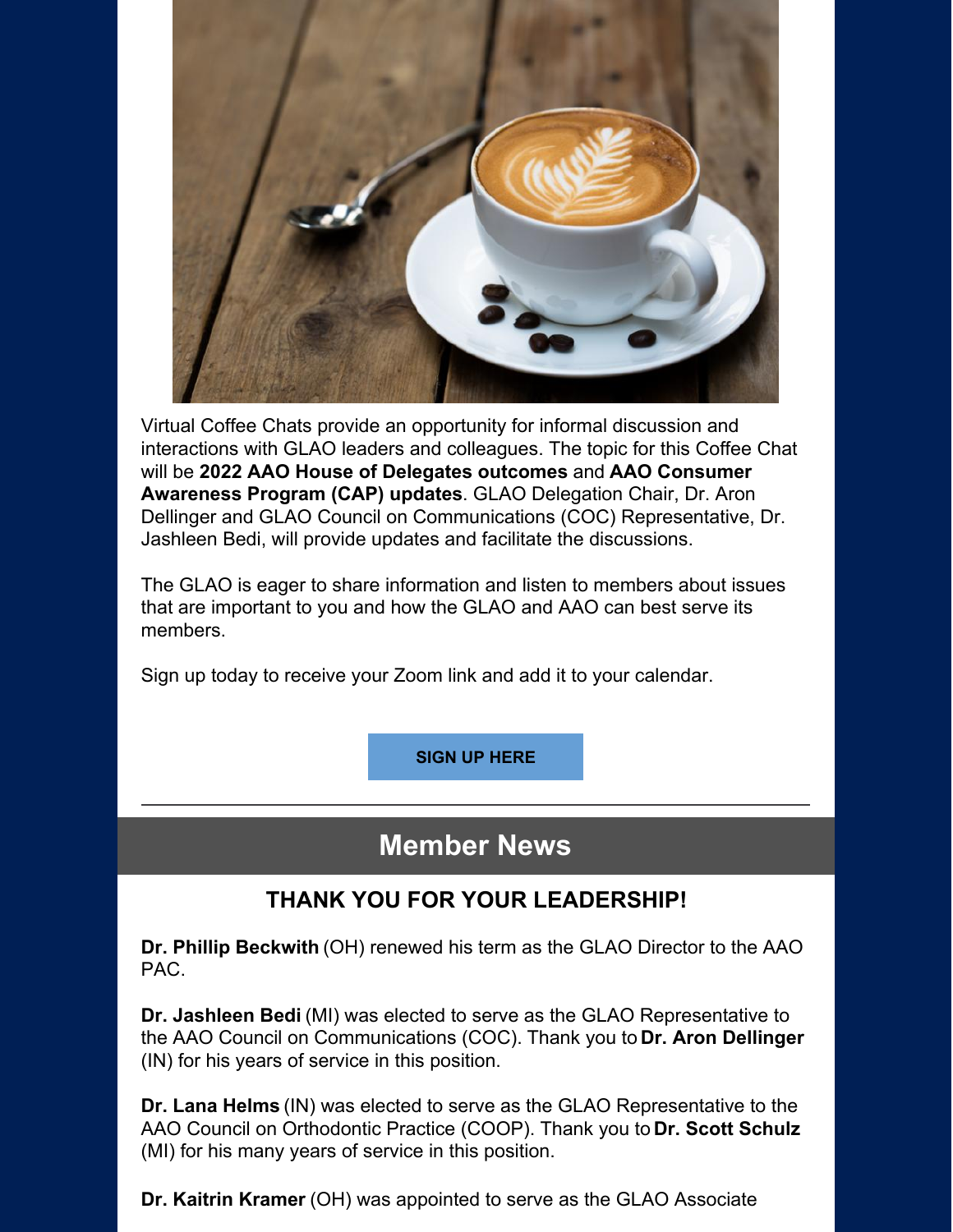Editor.

**Dr. Valerie Martone** (PA) was elected to serve as the GLAO Representative to the AAO Council on Governmental Affairs (COGA).

## **CONGRATULATIONS TO OUR NEWLY RETIRED MEMBERS!**

Dr. Kimber DeWitt - *Mount Pleasant, MI* Dr. Mary-Ann Palitti -*Hermitage, PA*

# **2022 AAO House of Delegates**

# **Delegation Chair Report**

The 2022 House of Delegates met in person for the first time in two years over the weekend of May 20 through 23. The delegates were joyful and energetic about seeing each other face to face which resulted in an excellent environment of collaboration.

With 30+ resolutions before the house this year there was excellent discussion and debate between the delegations, during our caucuses, and on the floor of the house. The proceedings were extremely efficient and both Friday and Monday sessions went as smoothly as any I have had the privilege of participating in.

Subjects of the resolutions before the house ranged from relief for international members in Ukraine, to diversity and inclusion among AAO leadership. A full listing of the individual resolutions with detail on adoption or rejection can be found on the AAO website.

Respectively submitted,

Aron Dellinger DDS, MSD, Delegation Chair GLAO



Dr. Aron E. Dellinger [aedellinger@aol.com](mailto:aedellinger@aol.com)

*Thank you to the GLAO Delegation who represented the GLAO at the 2022 AAO House of Delegates (HOD)!*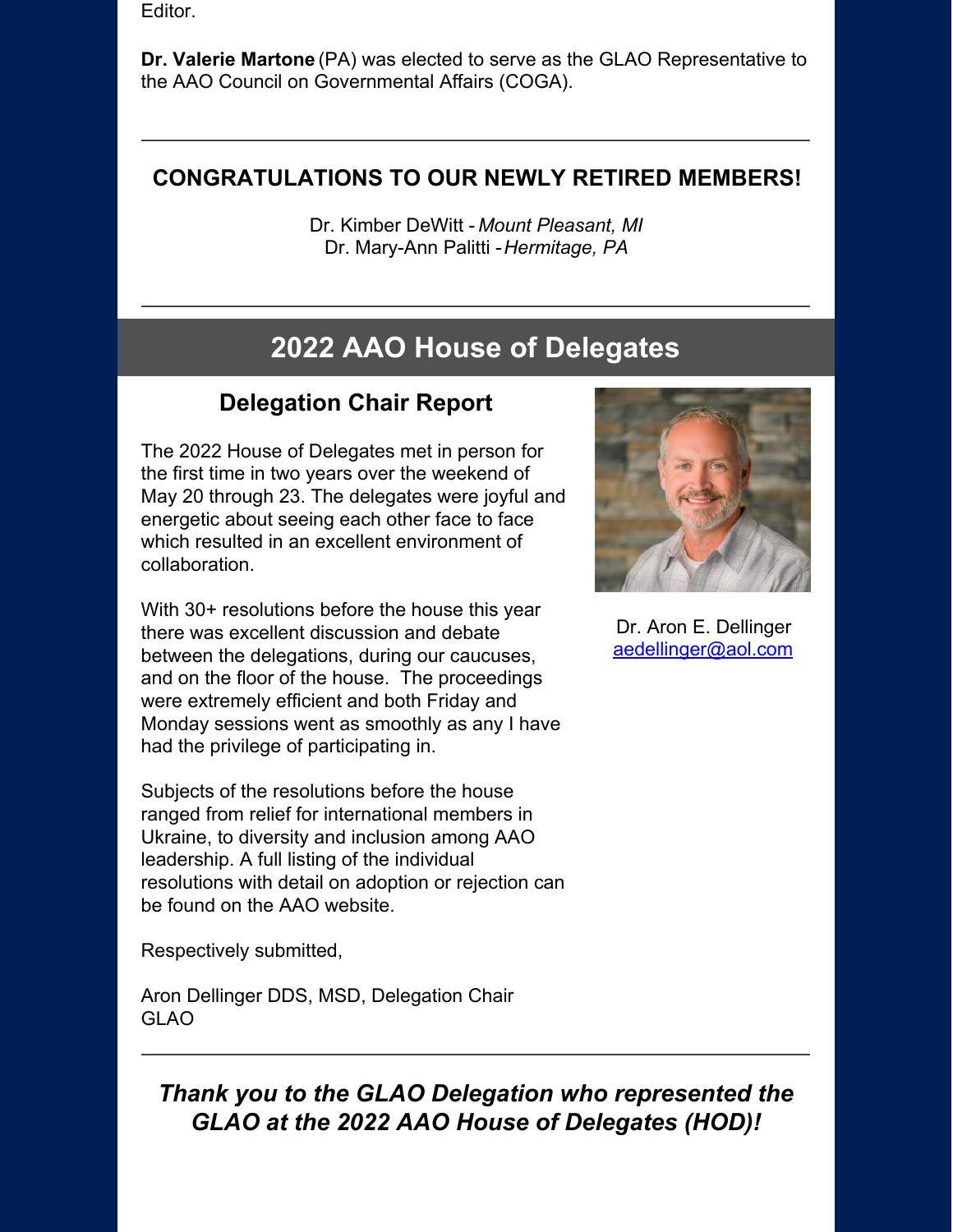

*Pictured, left to right: Dr. Richard Kulbersh, Dr. Dale Anne Featheringham, Dr. Drew Smith, Dr. Walter Schratz, Dr. Valerie Martone, Dr. Allison Bergdoll, Dr. Aron Dellinger, Dr. Michael Sherman, Dr. J. Martin Palomo, Ms. Debbie Nunner, Dr. John Monticello*

Thank you to the following delegates with expiring terms: Dr. Aron Dellinger, Dr. Richard Kulbersh and Dr. Walt Schratz. We appreciate their many years of service as a Delegate for the GLAO.

# **ABO News and Information**

## **Leading the Way Together**

*Board certified orthodontists now account for more than half (58) percentof all AAO orthodontists in the specialty.*

Reaching this significant level of certification is an amazing accomplishment as it allows us to make a collective impact on the specialty. It ensures we are able to continue to advance orthodontics by striving for the highest level of care. Increasing the number of board certified specialists allows us to all have a stronger voice in setting the standard of care for our specialty. When we commit – together – to ABO certification, we strive for *orthodontics by orthodontists!* The ABO is proud of this milestone and hope you are as well. Please check out our new video celebrating this achievement – **[Together](https://www.youtube.com/watch?v=GadRsG19L9s&t=3s)**.

We've streamlined the renewal process and it is accessible through your **ABO [Account](https://click.icptrack.com/icp/relay.php?r=37133129&msgid=936142&act=WDA5&c=478720&pid=5066080&destination=https%3A%2F%2Fabo.roc-p.com%2F&cf=49831&v=15d0c99b751231962fe5f0d4a487894174a4ab5871da2d3d22d3205de7f71ba3)**. If you are up for renewal, please visit the ABO web site or



Dr. Anthony M. Puntillo [dr.p@pandcsmiles.com](mailto:dr.p@pandcsmiles.com)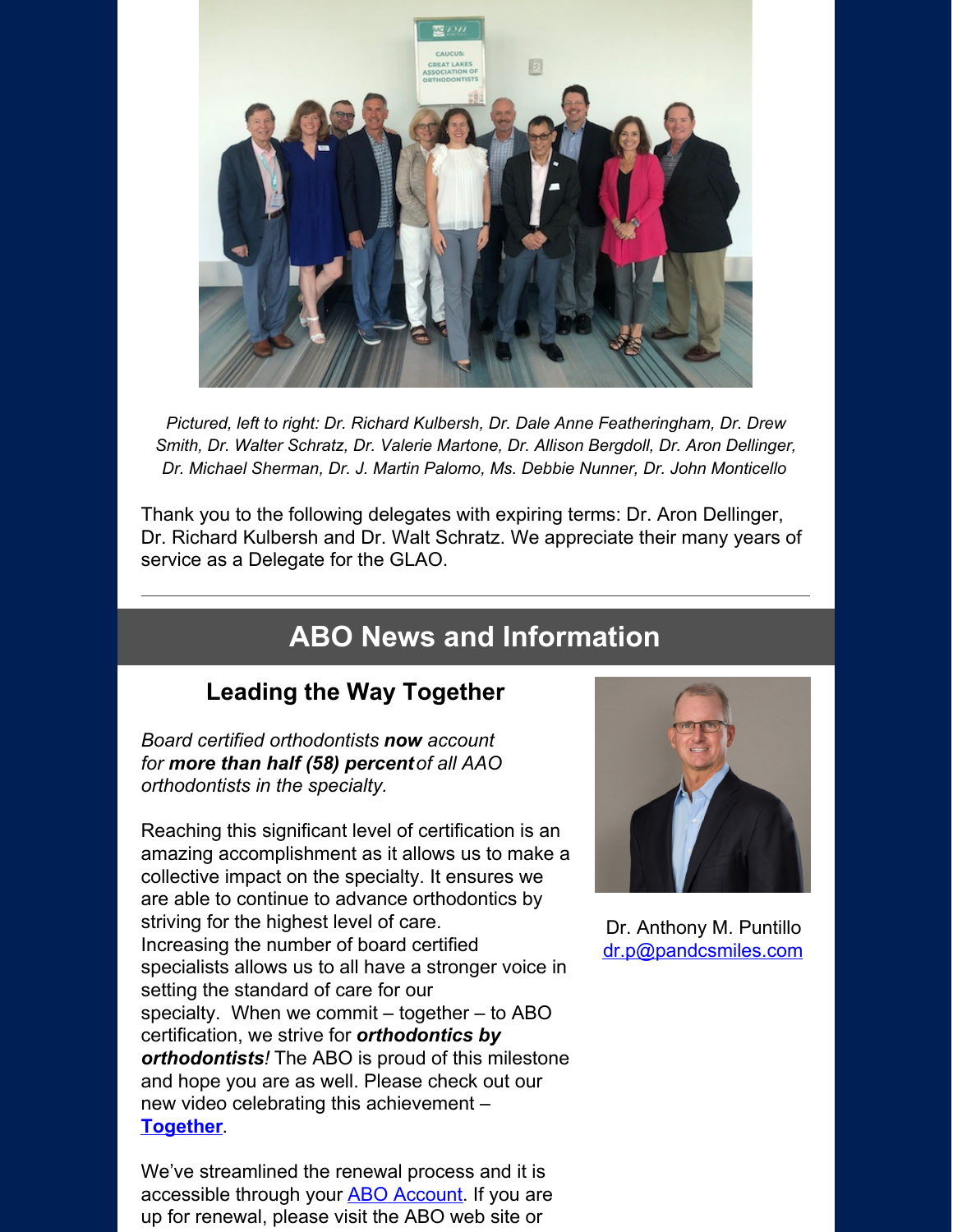reach out to [Info@AmericanBoardOrtho.com](mailto:Info@AmericanBoardOrtho.com) with any questions.

**Aligning our commitment to excellence, we are leading the way. Together.**

**[CLICK](https://www.glao.org/common/pages/UserFile.aspx?fileId=1333382) HERE** to read more.

# **ABO Announces Results from February 2022 Clinical Examination**

The ABO Scenario-based Clinical Examination was held February 24-25, 2022, at Pearson Vue Testing Centers worldwide. The American Board of Orthodontics certified or recertified 229 examinees during the first and second quarters of 2022, including the February 2022 Clinical Exam. The February examination had a pass rate of 78.8%.

Please visit the **ABO** [website](https://click.icptrack.com/icp/relay.php?r=37133129&msgid=913659&act=WDA5&c=478720&pid=5064568&destination=https%3A%2F%2Fwww.americanboardortho.com%2Fmedia%2Fvalnrzpy%2Fabo-announces-newly-certified-or-recertified-orthodontists-february-2022-scenario-based-clinical-exam.pdf&cf=49831&v=166d930bcda6171f8a493e4a8392276b02fcf7ad31b149b94eec48e2cf1cbe58) for a complete listing of newly certified/recertified orthodontists by constituency.

Congratulations to all on this achievement!

The following are the newly certified or recertified orthodontists in the GLAO:

- Dr. Elizabeth Victoria Biggs
- Dr. Marybeth Brandt
- Dr. Elizabeth A. Christopherson
- Dr. Nicole Crasto
- Dr. Azad Dhingra
- Dr. Victoria Alexandra Gonzalez
- Dr. Stephanie Grossman
- Dr. Adam Haber
- Dr. Kaitrin Kramer
- Dr. Hunter Lee
- Dr. Craig Joseph Madison
- Dr. McCall Anne McCord
- Dr. Ariel Mitchell
- Dr. Rebecca Monticello
- Dr. Thomas A. Paron
- Dr. Rebecca Petts
- Dr. Eric T. Segall
- Dr. Samantha D. Seitz
- Dr. Amir Shayesteh
- Dr. John Jeffrey Simindinger
- Dr. Grant Mitchell Slania
- Dr. Andrei Dan Taut
- Dr. Krunoslav Tovilo
- Dr. Joseph Andrew Vaughn
- Dr. Mallory Brielle Vernacchio
- Dr. Gabrielle Zuzo

# **AAO Council Reports**

**Below are links to the most current reports.**

## **Council on Communications (COC)**

*[Report](https://www.glao.org/common/pages/UserFile.aspx?fileId=1324467)* (as of 02-04-22)*AAO CAP and Member [Communications](https://www.glao.org/common/pages/UserFile.aspx?fileId=1324474)* Dr. Aron Dellinger............................................................[.aedellinger@aol.com](mailto:aedellinger@aol.com)

## **Council on Governmental Affairs (COGA)**

*[Report](https://www.glao.org/common/pages/UserFile.aspx?fileId=1333390)* (as of 05-15-22) Dr. Valerie Martone.............................................. [valeriemartone2@gmail.com](mailto:valeriemartone2@gmail.com)

## **Council on Membership, Ethics, and Judicial Concerns (COMEJC)**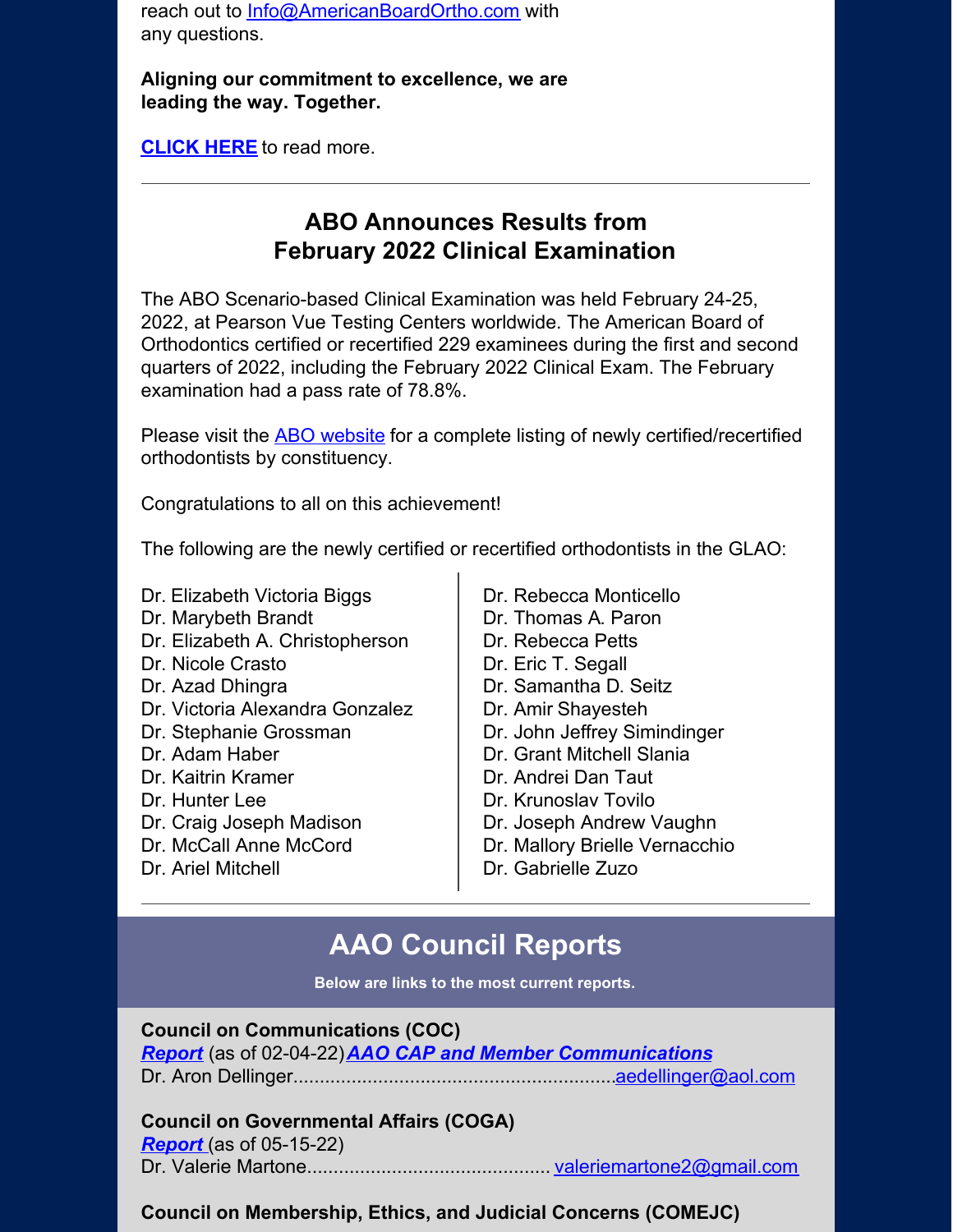| <b>Report</b> (as of 02-08-22)                    |  |
|---------------------------------------------------|--|
|                                                   |  |
|                                                   |  |
| <b>Council on New and Younger Members (CONYM)</b> |  |
| <b>Report</b> (as of 02-21-22)                    |  |
|                                                   |  |
| <b>Council on Orthodontic Education (COE)</b>     |  |
| <b>Report</b> (as of 05-14-22)                    |  |
|                                                   |  |
|                                                   |  |
| <b>Council on Orthodontic Health Care (COHC)</b>  |  |
| <b>Report</b> (as of 05-06-22)                    |  |
|                                                   |  |
|                                                   |  |
| <b>Council on Orthodontic Practice (COOP)</b>     |  |
| <b>Report</b> (as of 05-13-22)                    |  |
|                                                   |  |
|                                                   |  |
| <b>Council on Scientific Affairs (COSA)</b>       |  |
| <b>Report</b> (as of 01-21-22)                    |  |
|                                                   |  |
|                                                   |  |

*Special Committee on Women [Orthodontists](https://www.glao.org/common/pages/UserFile.aspx?fileId=1332541) (SCWO)* (as of 05-15-22)

# **GLAO Information**

# **Applications Available for the GLAO and TP Orthodontics 2022 Lindsey O. Kesling Orthodontic Resident Scholarship Award**

*Scholarship applications deadline extended to July 15th!*

Applications for the 2022 Lindsey O. Kesling Orthodontic Resident Scholarship Award are now available. **Application deadline has been extended to July 15th.** Recipients will be announced during the GLAO Member Business Meeting at the GLAO Annual Session in Cleveland, on Friday, September 16, 2022.

The Lindsey O. Kesling Orthodontic Resident Scholarship Award was created to give back to the orthodontic community in a way that helps residents, by easing a small part of their financial burden. Lindsey Kesling just graduated from Indiana University and was beginning a promising career in the orthodontic industry when accidental exposure to carbon monoxide (CO) ended her life at the age of 22. Lindsey was passionate about orthodontics and the industry. Her great grandfather, Dr. Harold D. Kesling, founded TP Orthodontics, Inc. which is still owned by the family today.

TP Orthodontics, Inc. has partnered with the GLAO to offer the Lindsey O. Kesling Orthodontic Resident Scholarship Award annually, to residents from orthodontic programs in the GLAO region. Since the inception of the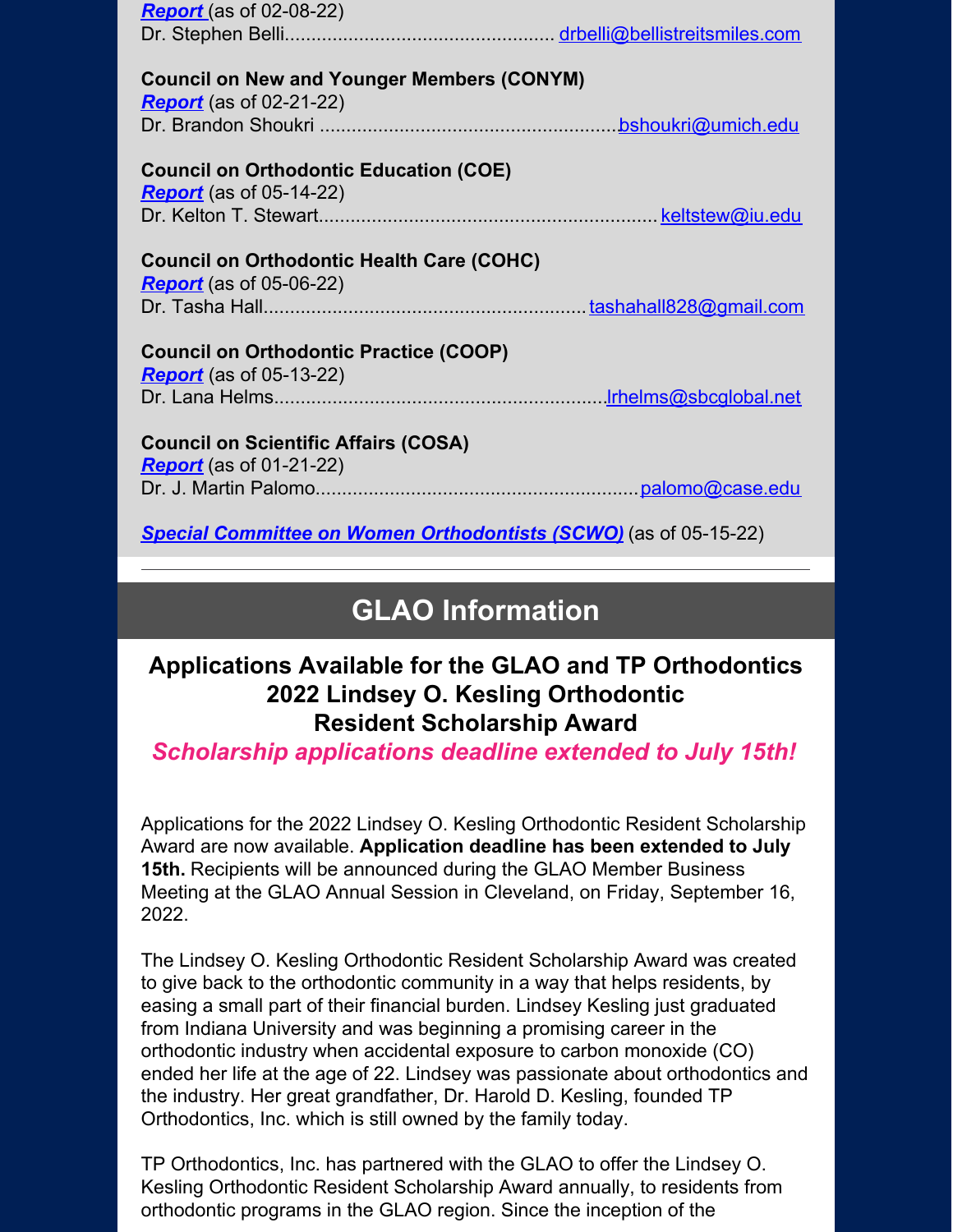scholarship in 2017, nearly \$40,000 in scholarships has been awarded to 18 residents from seven different universities in the GLAO region. In addition, over \$9,000 in product vouchers has been awarded to fifteen additional applicants.

**[LEARN](https://www.glao.org/about-glao/resident-scholarship) MORE** about the scholarship eligibility requirements, application and submission process. **Application deadline has been extended to July 15th.**

Thank you TP Orthodontics, Inc. for your ongoing support of the residents in the GLAO region!





## **GLAO MEMBERS:**

Click **[HERE](https://www2.aaoinfo.org/advocacy/aao-pac/)** to learn more about the AAOPAC and consider making a contribution.

Click **[HERE](http://www.aaofoundation.net/)** to learn more about the AAO Foundation and consider making a donation.

# **Consider Serving the GLAO in a Leadership Capacity!**

## **GLAO Delegates to the AAO:**

The AAO House of Delegates is the ultimate governing body of the AAO and meets every year at the AAO annual session. Members of the Great Lakes Association of Orthodontists serve



as our representatives to the AAO House of Delegates. Delegates and Alternate Delegates are elected annually by the GLAO membership. Those elected will serve a two-year term. **[Click](https://tvp1cdn4static.civiclive.com/UserFiles/Servers/Server_858676/Templates/pdf/Delegate-Position-Description.pdf) here** to view the position description. **If you are interested in serving the GLAO as a Delegate at the 2024 and 2025 AAO House of Delegates, please submit a letter of interest to the GLAO office at [GLAO@AssnOffices.com](mailto:glao@assnoffices.com) by March 1, 2023.** If you have any questions about this position, please contact the GLAO office at **[GLAO@AssnOffices.com](mailto:glao@assnoffices.com)**.

# **Get Connected**

We want you to be informed of resources and opportunities in the GLAO! This information will come to you via email, AAO Mobile App push notifications and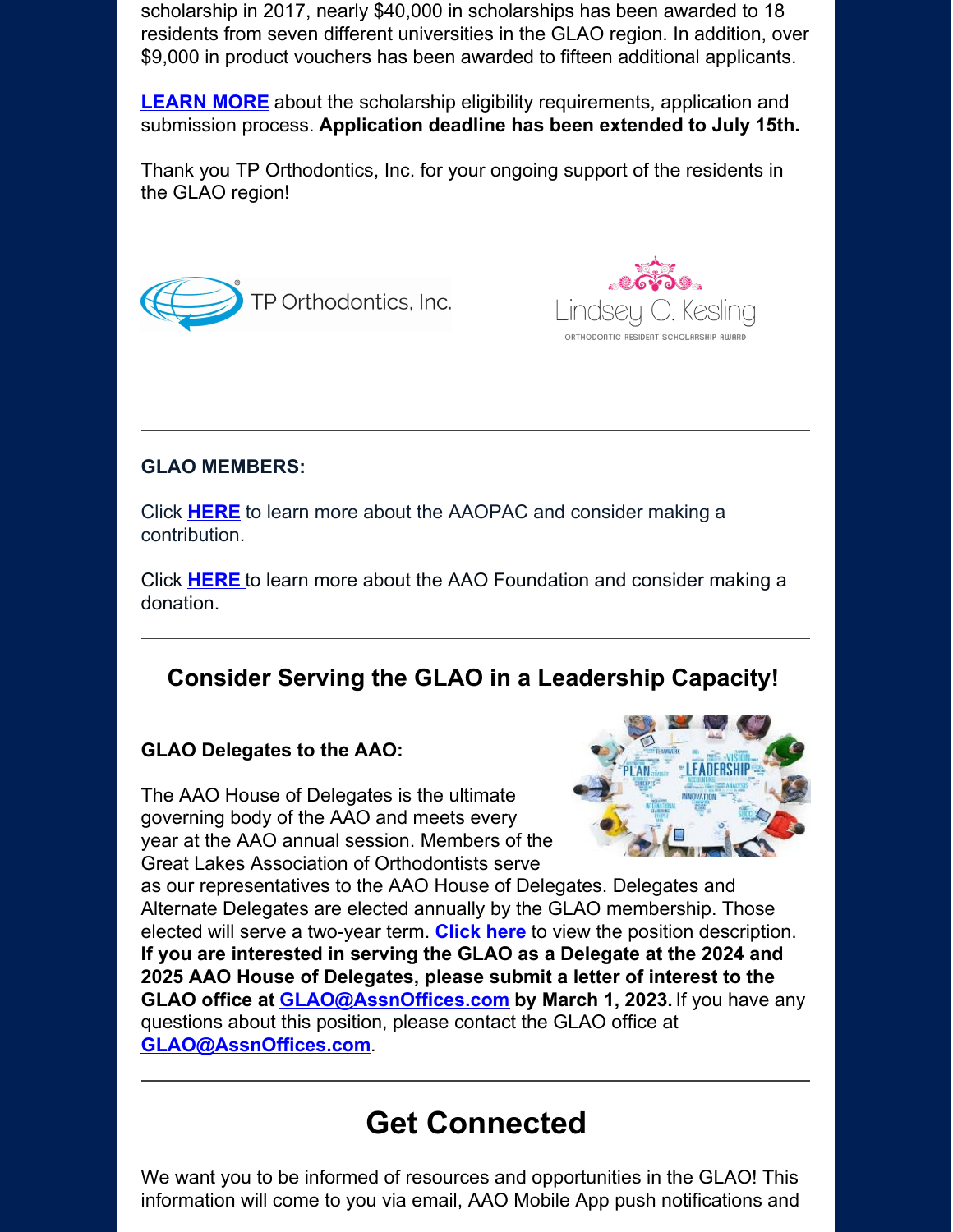the GLAO Members Only Group on Facebook! Be sure to get connected and stay connected by following the instructions below! Get the most out of your GLAO membership!

- Make sure the AAO has your current**email address** on file. We use that email address to stay in touch with you via e-blast like this one.
- Download the **AAO Mobile App!**
	- *Download the iOS Version of the App:*
		- If you have older AAO meeting-only apps on your device, begin by deleting those apps.
		- Open the App Store, search "AAO Member App," then tap FREE\*.
	- *Download the Android Version of the App:*
		- If you have older AAO meeting-only apps on your device, begin by deleting those apps.
		- Visit the Android Play Store, search "AAO Mobile," then tap INSTALL.

## Join the **GLAO Member Only Group on Facebook!**

**[Click](http://r20.rs6.net/tn.jsp?t=qcio6ocbb.0.0.kscwtusab.0&id=preview&r=3&p=https%3A%2F%2Fwww.facebook.com%2Flogin%2F%3Fnext%3Dhttps%253A%252F%252Fwww.facebook.com%252Fgroups%252FGLAOMembers%252F%253Fref%253Dbookmarks) Here** and sign into Facebook and join the group. Once we confirm you are a current GLAO member your request will be accepted.

# **CAREER OPPORTUNITIES FOR GLAO MEMBERS:**

You can view these opportunities and more by registering for the AAO's Practice Opportunities & Careers online service, which connects registered members seeking orthodontic career opportunities ("seekers") with those who have opportunities to offer ("providers"). Registering as a provider or seeker can be completed in just a few minutes by following these steps:

1. Visit **[www.aaoinfo.org/careers](http://r20.rs6.net/tn.jsp?t=qcio6ocbb.0.0.kscwtusab.0&id=preview&r=3&p=http%3A%2F%2Fwww.aaoinfo.org%2Fcareers)**.

2. Click **"Become a Provider"** or **"Become a Seeker"** and log in with your AAO username and password.

3. Complete and submit the user agreement with your electronic signature (e.g., /s/ John Smith).

4. **If you are a provider**, click "Post Opportunity" to enter information about your opportunity. **If you are a seeker**, click "Post Seeker Profile" to create a profile and upload your CV/resume.

If you have questions or need more detailed directions, view frequently-asked questions (FAQs) linked below for providers and seekers or contact Lauren Snowden at **[lsnowden@aaortho.org](mailto:lsnowden@aaortho.org)** or 800-424-2841, ext. 587.

Provider FAQs: **[www.aaoinfo.org/provider-FAQs](http://r20.rs6.net/tn.jsp?t=qcio6ocbb.0.0.kscwtusab.0&id=preview&r=3&p=http%3A%2F%2Fwww.aaoinfo.org%2Fprovider-FAQs)**